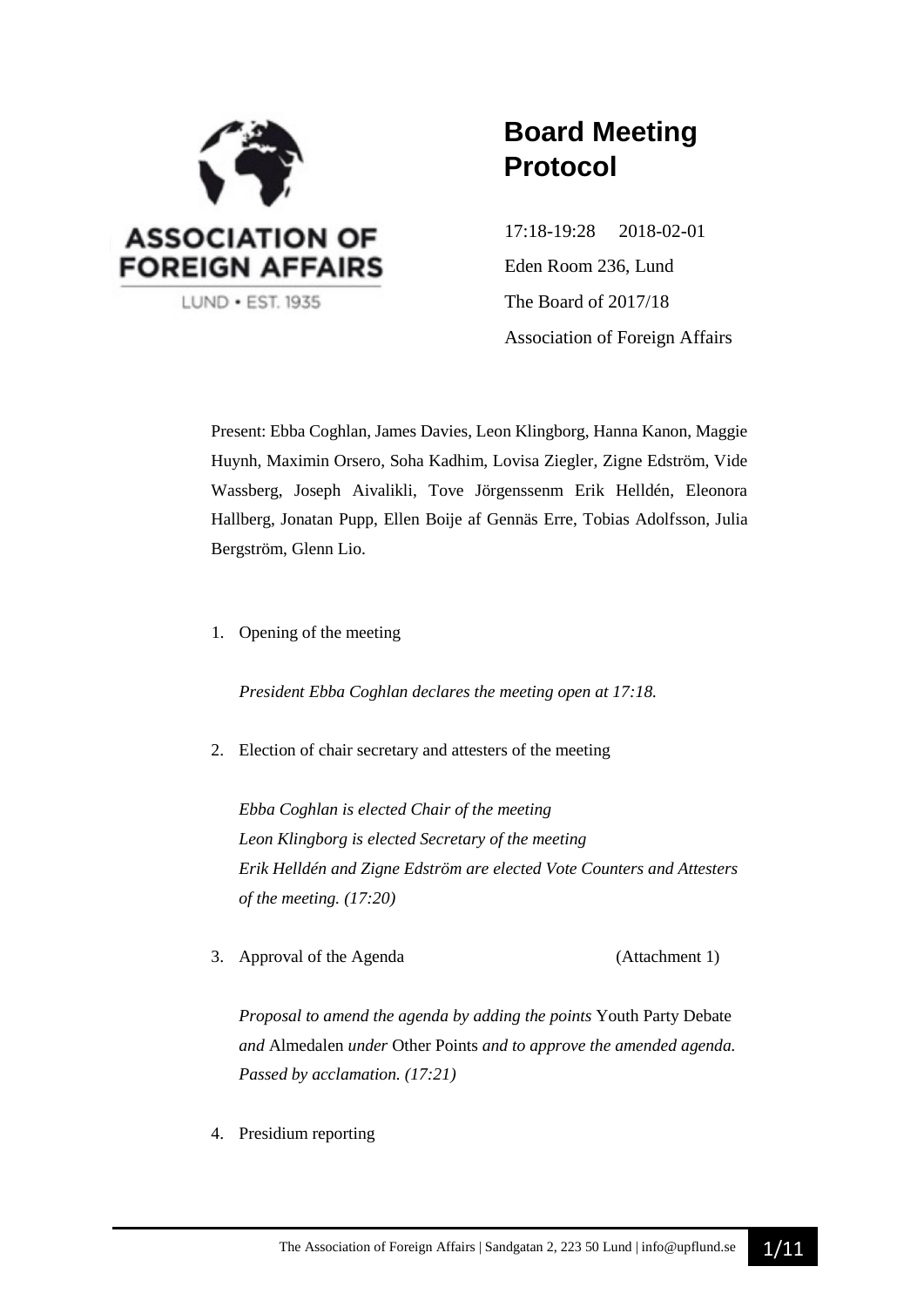#### President

- There are currently some issues with financing the upcoming event with Margot Wallström, as of now we are supposed to pay for venue and for the live streaming. President Ebba Coghlan is working on finding other ways to acquire funding.
- The Folke Bernadotte grant has been reported.
- The Presidents thank the Board for the work done surrounding the Get Active meeting.

#### **Secretary**

UFS administrator Daniel Kjellen is aiming to implement the new members registry together with Secretary Leon Klingborg sometime in the coming weeks.

#### UFS Representative

- The next UFS board meeting will be held on the  $16<sup>th</sup>$  of February.
- UFS Representative Julia Bergström and the UFS representative from Uppsala Oscar Almqvist have written a motion about implementing a veto right for member associations in case UFS wants to publish articles etcetera.
- Results from the trust survey will come out soon.
- The Forum weekend is coming up.

#### Treasurer

- UPF has now received the Folke Bernadotte Grant, the amount granted is 83 000 (SEK). This is less than UPF applied for but still better than what other organisations have been granted.
- 5. Committee reporting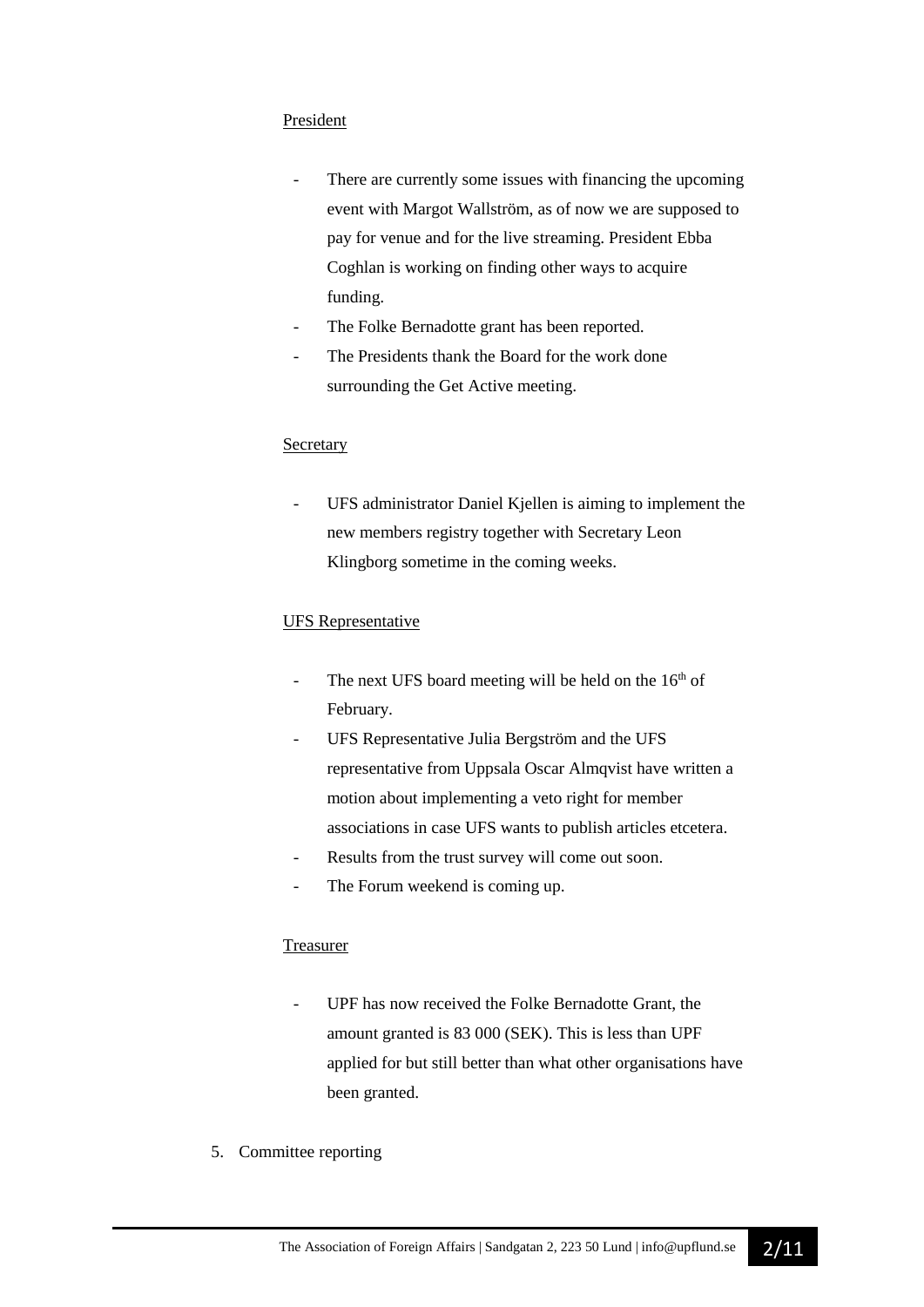#### Lecture Committee

- The Heads of the Lecture Committee are pleased with the attendance on the Johan von Schreeb Lecture.
- The Lecture Committee's program for the semester will be proceeding as planned.
- The Heads of the Lecture Committee are now telling their Committee Members that it is okay to invite a limited number of lecturers for the fall of 2018.
- Examples of topics for upcoming lectures are "The Sound of Afro-Culturalism" and "Integration Through Entrepreneurship".

### PR Committee

- Guidelines for ordering PR material are not yet ready but will be soon.
- The work in the Committee is going well.
- The PR Committee might do short films about the different Board positions leading up to the Election Meeting.

#### Travel Committee

- Pictures and other media from the Taiwan trip will soon be published on social media.
- The next travel will be to Brussels, Belgium.
- To be able to do interesting visits in Belgium the Heads of Travel will start reaching out to interesting organisations before they have had time to form the Committee.

## Webzine Committee

- Deadlines for Webzine Articles are already taken all the way up to the end of March.
- A lot of articles about Africa are coming up.
- The writing contest is coming up.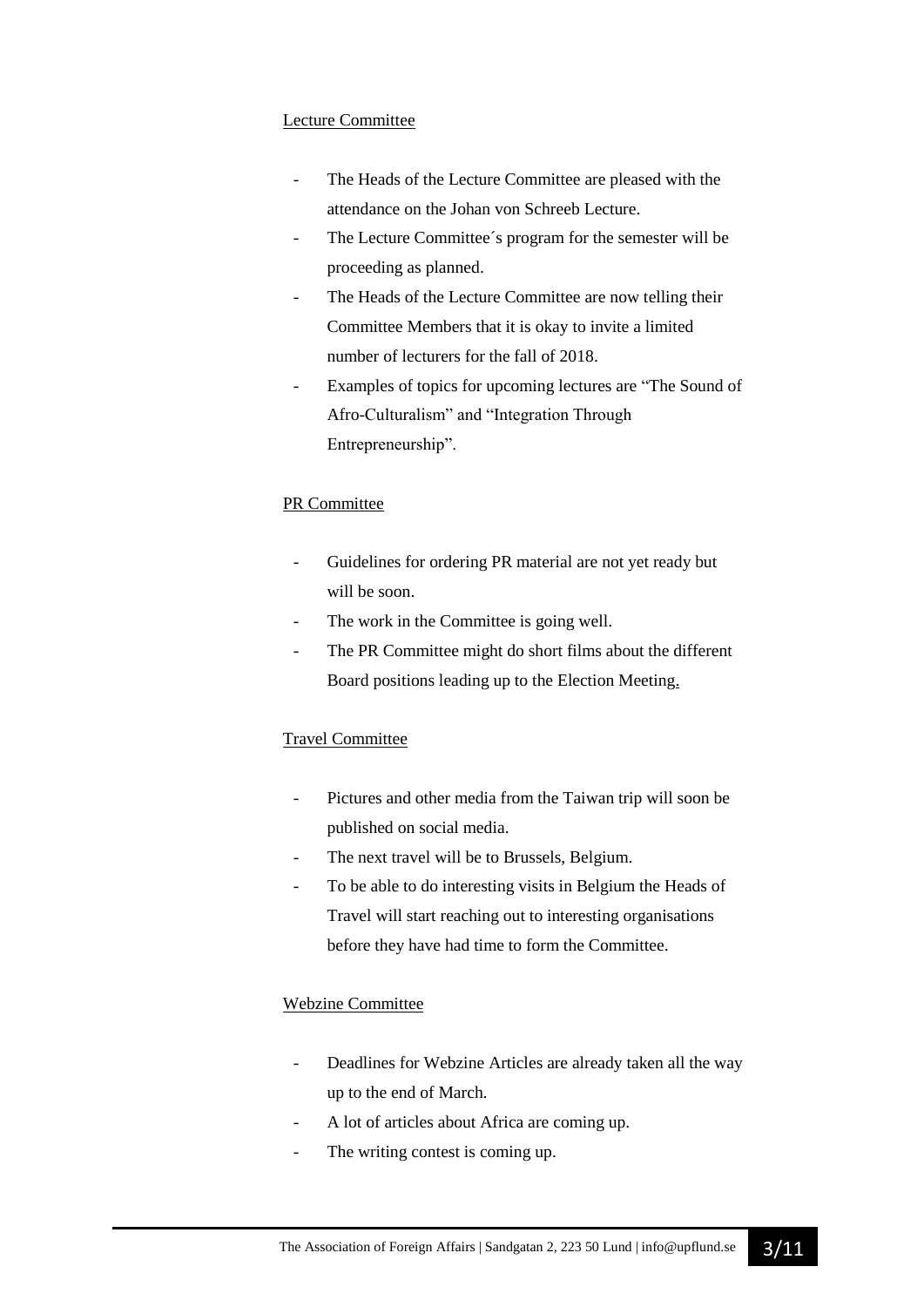The Webzine website will soon be updated.

#### Magazine Committee

- Applications for being a part of the committee have come in.
- A theme week for UPF's media channels is being planned.
- The Editors-in-Chief of the Perspective Magazine wants to have a workshop, open to the Board and the Media Committees. The plan is to have writers holding the workshop. The format would be an interactive seminar followed by a writing exercise. The suggested date is the  $21<sup>st</sup>$ of April.
- The deadline for guest articles for the first issue of the Perspective the year of 2018 is the  $2<sup>nd</sup>$  of March.

#### Activity Committee

- The next UPF sitting will be held on the 24<sup>th</sup> of February at Östgöta Nation, the theme will be "Red Carpet Masquerade".
- The afterpart for UPF's ball on  $5<sup>th</sup>$  of May will be at Göteborg Nation and not at Grand, the afterparty will be UPF exclusive.
- A waltz dance workshop will be held leading up to the ball.
- The next pub night will be on the  $21<sup>st</sup>$  of February, the Heads of the Activity Committee are looking to do pub nights every month this semester.
- A study visit to Copenhagen; UN City etcetera, is being planned.
- The idea of having sports events is being developed.
- A sittning during the environmental week is considered for the 24<sup>th</sup> of March.

#### Career Committee

Kick offs for the Prep Course and the Mentorship Program have been held.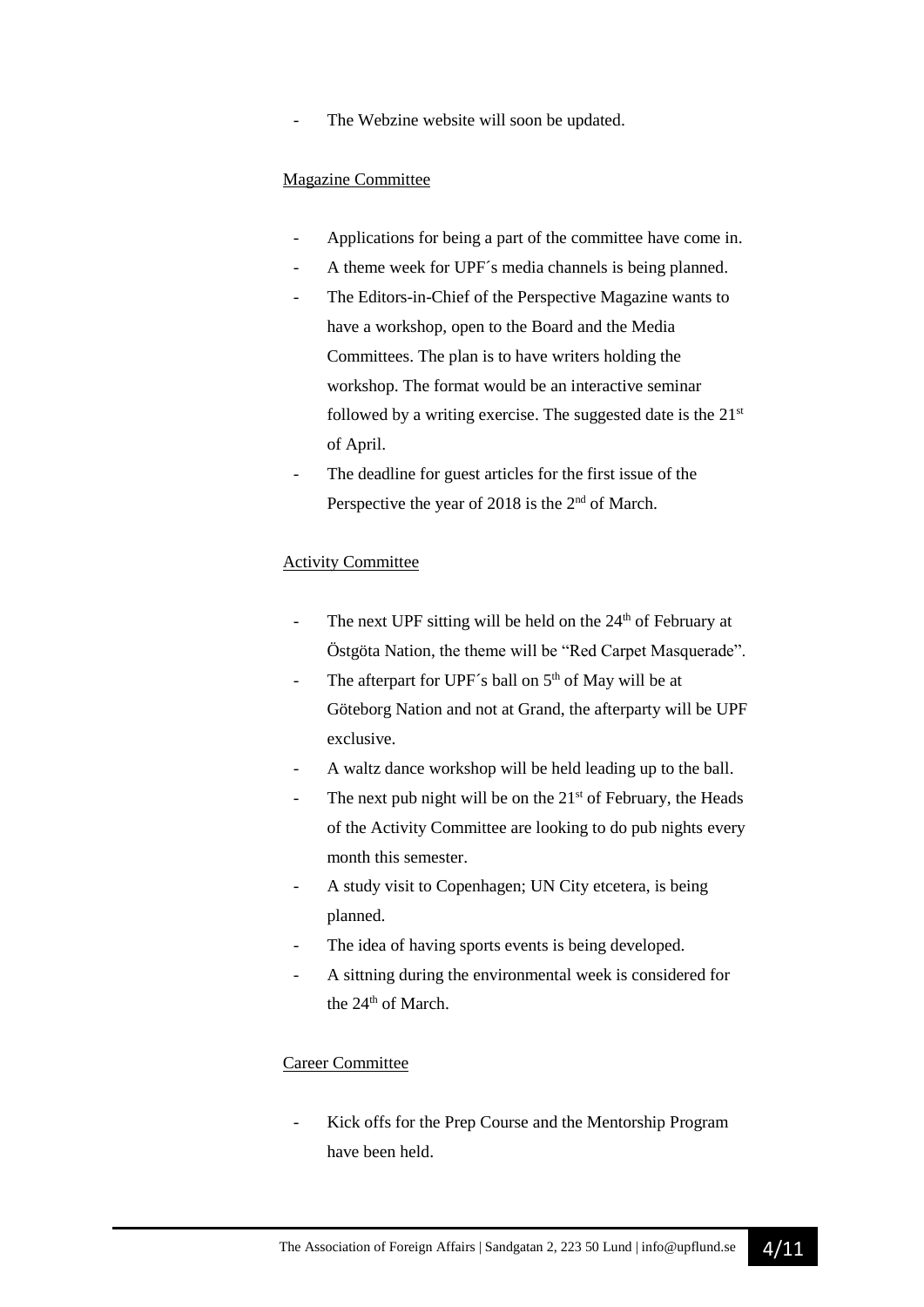The Career Committee will hold career related events for all UPF members, active members will take a substantial role in managing these events. Parts of the events might be done in cooperation with Danish think-tanks.

#### Radio Committee

- The Heads of the Radio Committee are in the process of organising the structure for the work of the semester.
- Radio shows and podcasts will be published on itunes from now on and will be found under "The Perspective Radio" in the Apple podcast app.
- A workshop about how to broadcast will be held on the 18<sup>th</sup> of February.
- There is a suggestion to have Radio publish their podcasts on the UPF Facebook page.
- 6. Motions
	- a) Motion about Class Visits to High Schools (Attachment 2)

*Board Member Jonatan Pupp present the motion to the Board.*

*Discussion in the Board about the motion.*

*The Authors of the motion amend their motion by adding "and to appoint student ambassadors for UPF Lund at the major high schools in Lund".*

#### Decision:

*Proposal to visit the four (4) major high schools in Lund before 20th of April and to appoint student ambassadors for UPF Lund at the major high schools in Lund Passed by acclamation. (18:32)*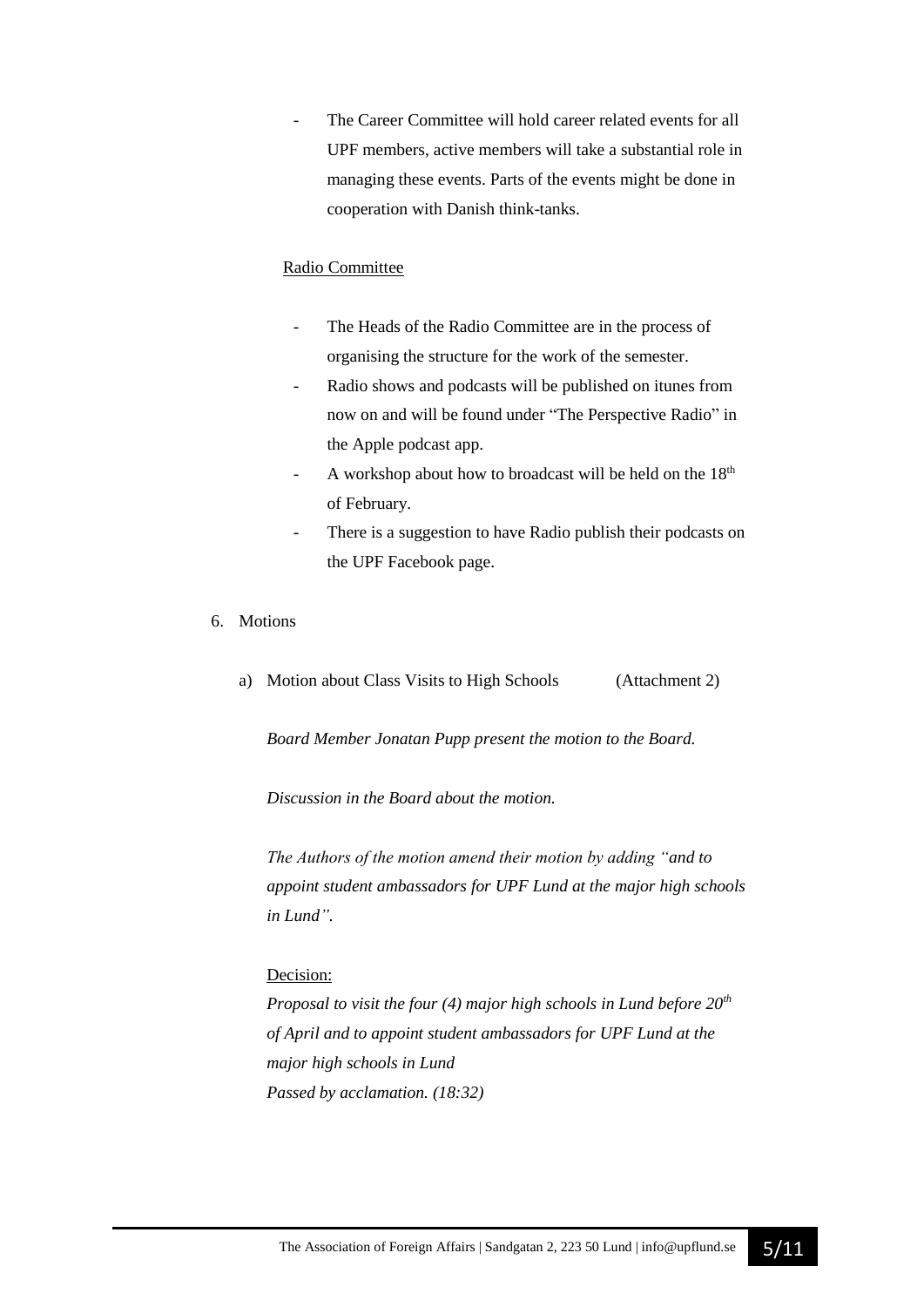*(Break at 18:32) (Chair Ebba Coghland declares the meeting open at 18:44)*

#### 7. Other points

a) Skanör Kick-Off

The Board will leave for Skanör tomorrow, the 2nd of February*.*

One of the Presidents will take the train together with Board Members.

Meals will be provided, but no snacks or drinks.

The Heads of Activity have planned a couple of social activities for the Board to participate in.

A workshop with Michal Gieda about Board work and the survey results will be conducted on the 3<sup>rd</sup> of February.

b) Discussion new policy

There is a suggestion to write a policy about sexual harassment.

Zigne Edström, Ellen Boije af Gennäs Erre, James Daives and Tobias Adolfsson are interested in taking part in writing such a policy

c) February  $14<sup>th</sup>$  – Margot Wallström

The day will begin with a live streaming of Minister of Foreign Affairs Margot Wallströms Foreign Policy Statement in the morning from 9:00 to 10:30. Representatives from the Department of Political Science will be present to comment on the statement.

Later in the afternoon the Minister will hold a lecture and a Q&A open to the public. Afterwards there will be a press conference and a mingle.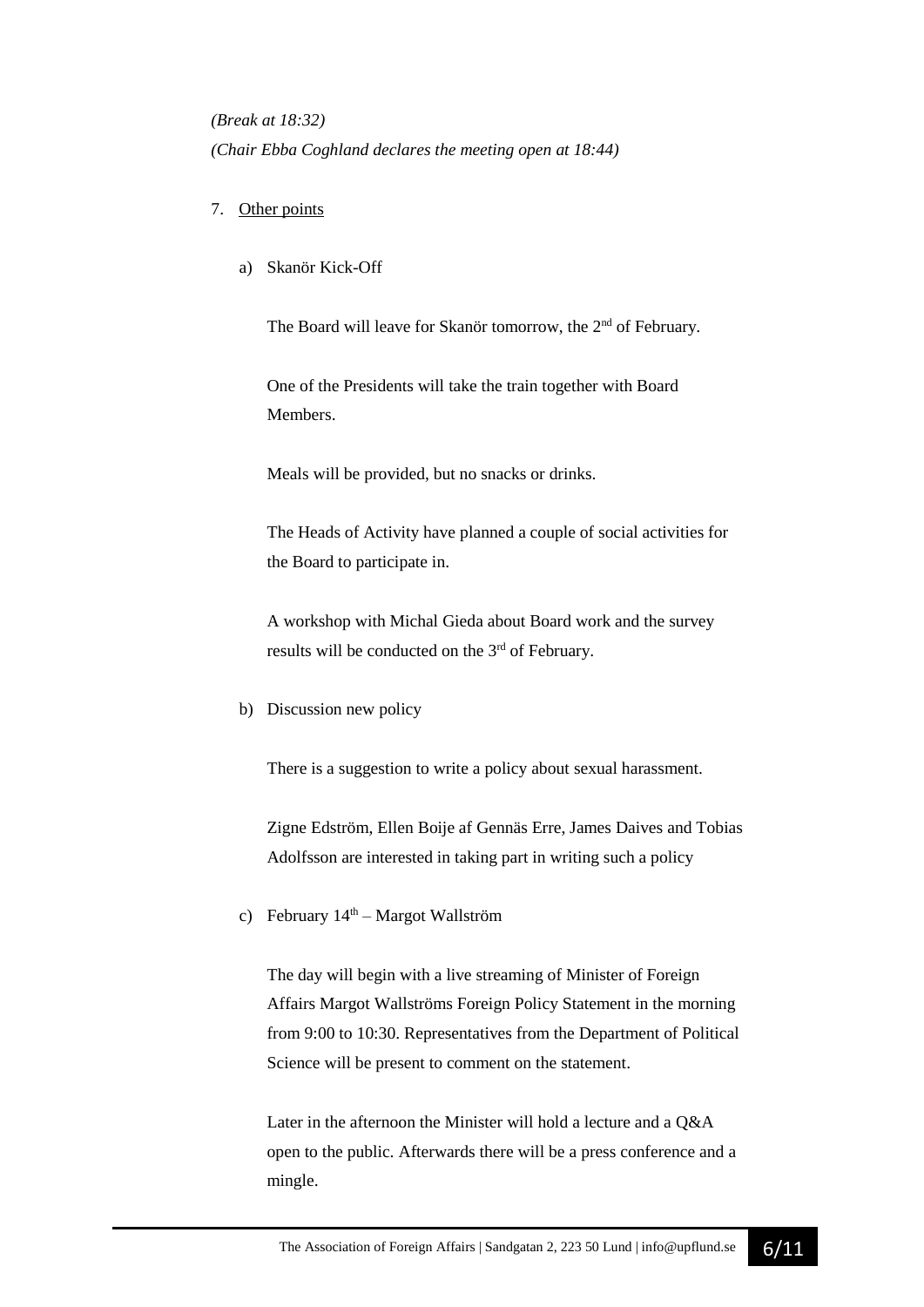The Lecture will be held in Swedish.

More information will be distributed to the Board in the near future

There will also be an ordinary lecture in the evening of the  $14<sup>th</sup>$  of February.

d) Forum Weekend in Gothenburg

The UFS Forum Weekend will be held from the 16<sup>th</sup> to the 18<sup>th</sup> of February.

All UPF Members are welcome to the Forum Weekend.

The focus will be on organisational development.

Information regarding accommodation is still not available.

e) Youth Party Debate

The Activity Committee have decided to host a youth party debate.

The task of organising the event was delegated to two (2) active members in the committee.

There is now a disagreement as to which topics should be discussed on the limited time available for the debate

*Discussion in the Board about the Youth Party Debate.*

f) Almedalen

There is a suggestion to have a group from UPF go to Almedalen together the  $1<sup>st</sup>$  to the  $8<sup>th</sup>$  of July.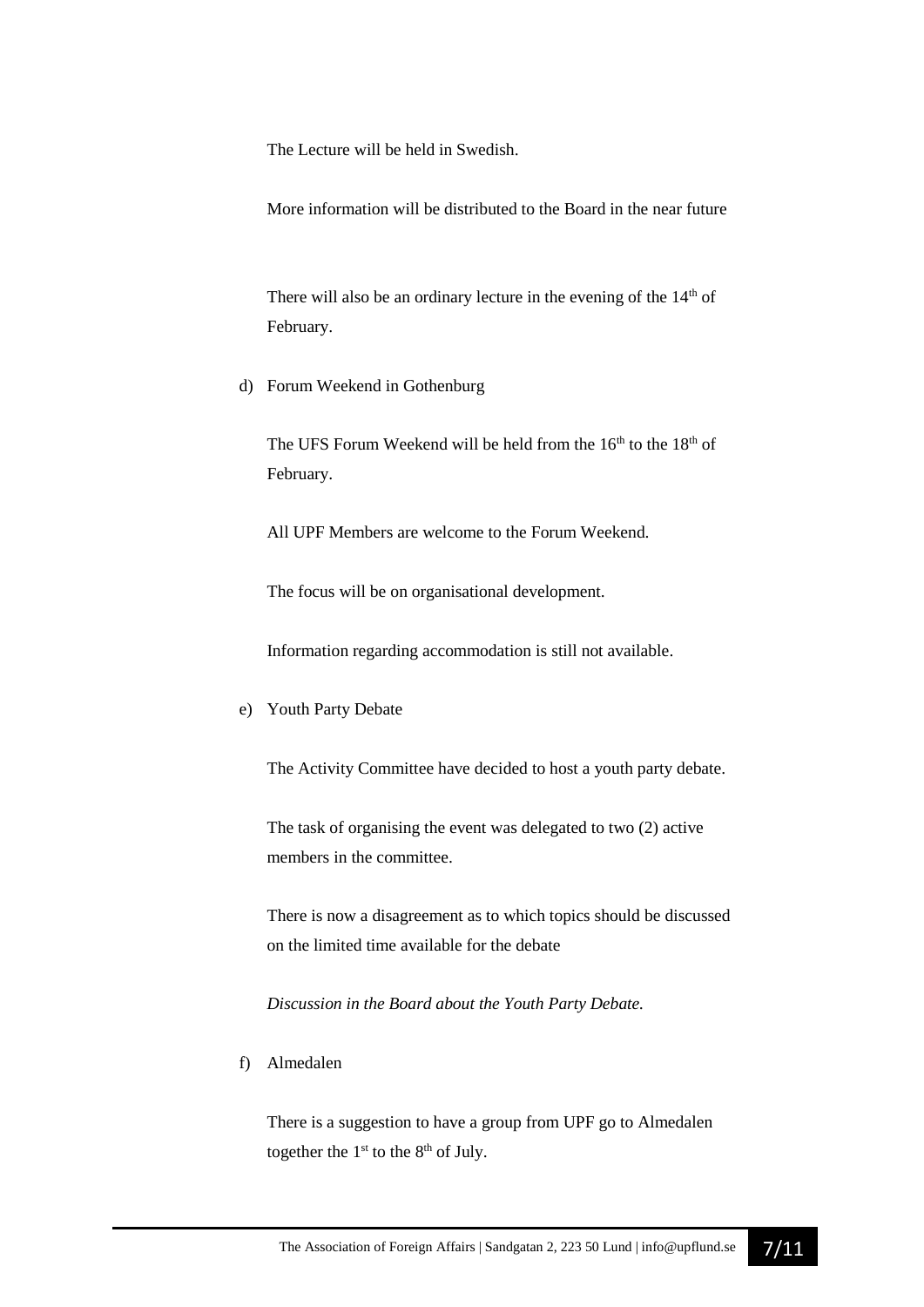Vice President James Davies will contact UFS president Oscar Theblin about possibilities to get extra space for UPF members on the UFS trip to Almedalen.

- 8. Confirmation of next board meeting *President Ebba Coghlan informs the Board that the next board meeting will be held on 22nd of February.*
- 9. Meeting adjourned

*Chair Ebba Coghlan declares the meeting adjourned at 19:28.*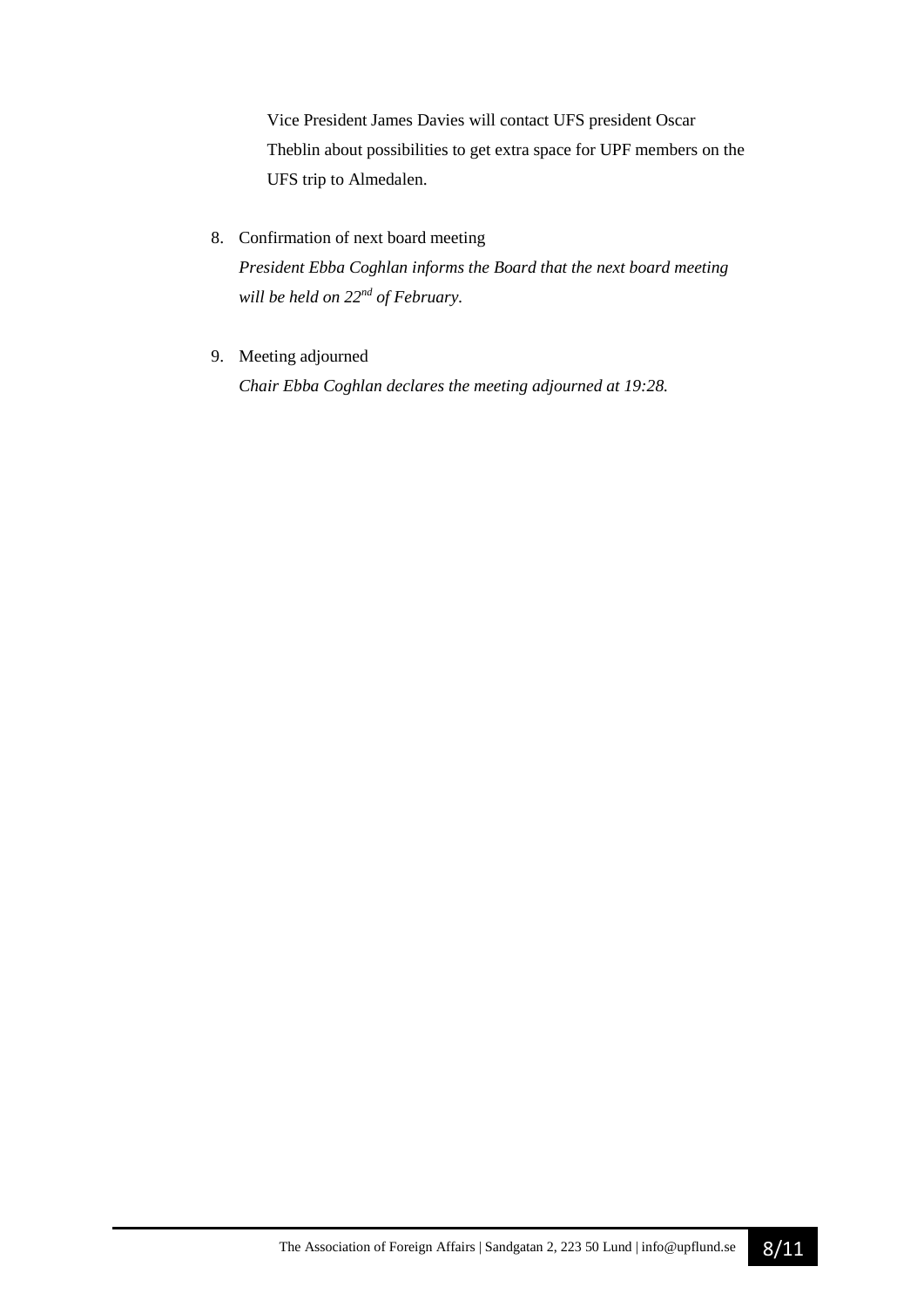Leon Klingborg, Secretary Ebba Coghlan, President

*\_\_\_\_\_\_\_\_\_\_\_\_\_\_\_\_\_\_\_\_\_\_\_\_\_ \_\_\_\_\_\_\_\_\_\_\_\_\_\_\_\_\_\_\_\_\_\_\_\_\_* 

\_\_\_\_\_\_\_\_\_\_\_\_\_\_\_\_\_\_\_\_\_\_\_\_\_ \_\_\_\_\_\_\_\_\_\_\_\_\_\_\_\_\_\_\_\_\_\_\_\_\_

Erik Helldén, Attester Zigne Edström, Attester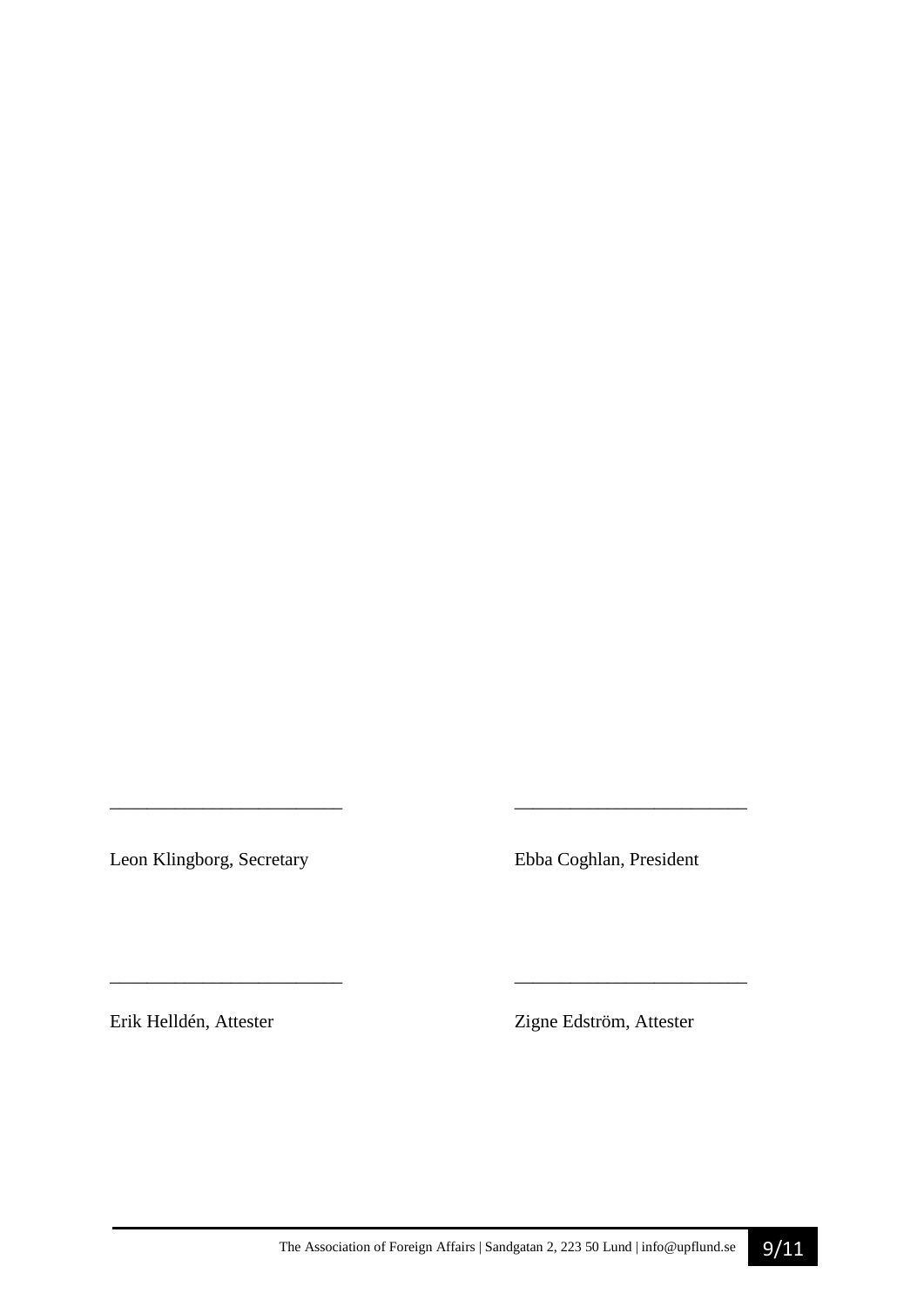# Attachment 1



LUND • EST. 1935

# **Board Meeting**

2018-02-01, 17-20:30

Venue: Eden Room 236

- 1. Opening of the meeting
- 2. Election of chair, secretary, attesters and vote counters of the meeting
- 3. Approval of the agenda
- 4. Presidium reporting
- 5. Committee reporting
- 6. Motions
	- 1. Motion about Class Visits to High Schools
- 7. Other points
	- 1. Skanör Kick-Off
	- 2. Discussion new policy
	- 3. February 14<sup>th</sup> Margot Wallström
	- 4. Forum Weekend in Gothenburg
- 8. Confirmation of next board meeting
- 9. Meeting adjourned